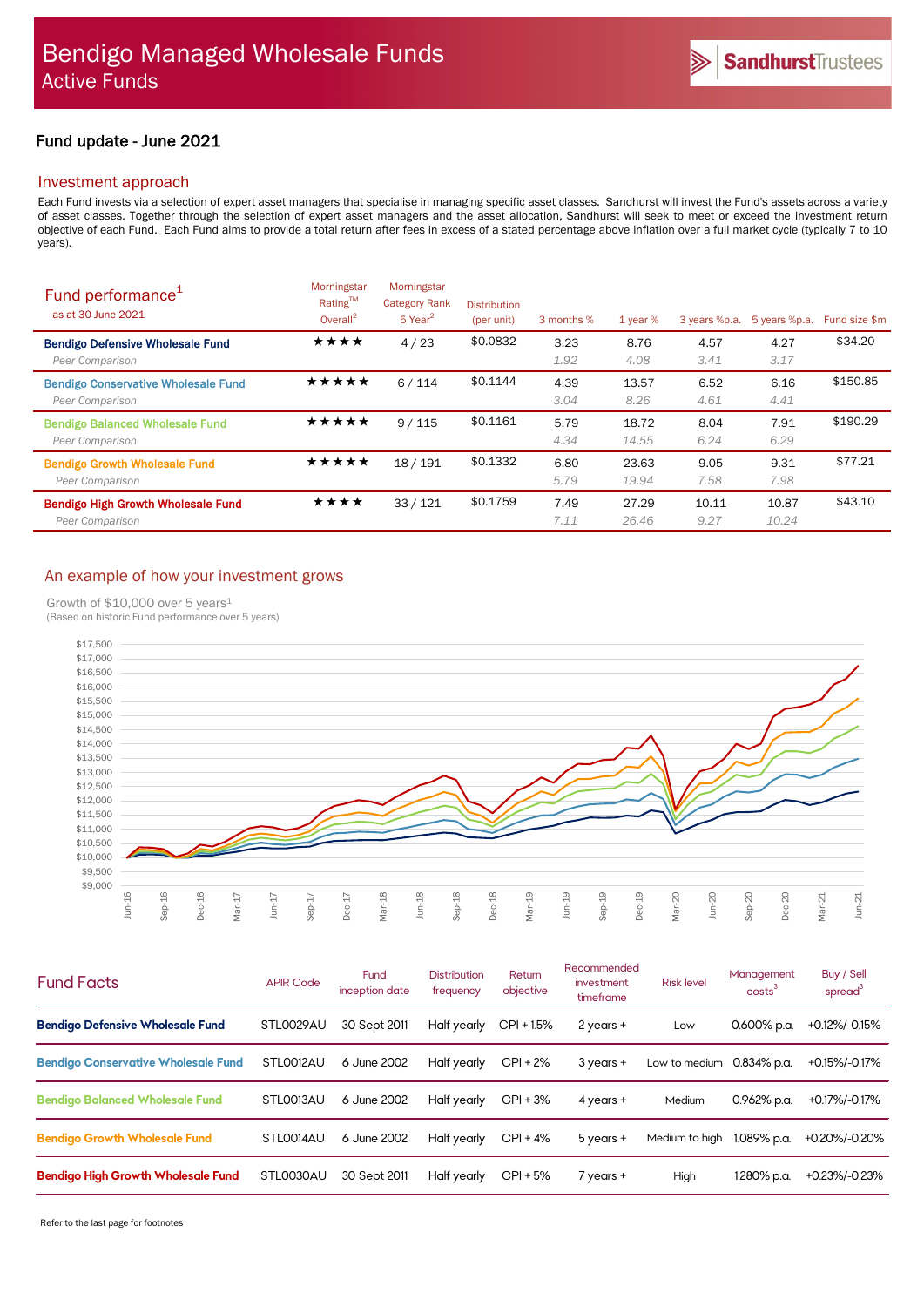Asset allocation

Bendigo Defensive Wholesale Fund

|  | ■ Aust Sh             | 5.8%  |
|--|-----------------------|-------|
|  | $\blacksquare$ Int Sh | 6.0%  |
|  | Int Sh (Hedged)       | 3.6%  |
|  | Property & Infra      | 3.5%  |
|  | $\blacksquare$ Cash   | 27.8% |
|  | $\blacksquare$ Int FI | 15.7% |
|  | <b>Aust Fl</b>        | 35.7% |
|  | ■ Alternative         | 1.9%  |
|  |                       |       |

#### Bendigo Conservative Wholesale Fund



■ Aust Sh 24.5%  $\blacksquare$  Int Sh  $18.6\%$ Int Sh (Hedged) 12.9% **Property & Infra** 3.0% ■ Cash 14.4%  $\blacksquare$  Int FI 4.9% **Aust FI** 17.3% Alternative 4.4%

#### Bendigo Balanced Wholesale Fund



#### Bendigo Growth Wholesale Fund

| $\blacksquare$ Aust Sh         | 32.9% |
|--------------------------------|-------|
| $\blacksquare$ Int Sh          | 23.7% |
| $\blacksquare$ Int Sh (Hedged) | 16.1% |
| ■ Property & Infra             | 4.4%  |
| $\blacksquare$ Cash            | 10.3% |
| $\blacksquare$ Int FI          | 0.6%  |
| $\blacksquare$ Aust FI         | 7.4%  |
| ■ Alternative                  | 4.6%  |
|                                |       |

#### Bendigo High Growth Wholesale Fund

| ■ Aust Sh              | 38.0% |
|------------------------|-------|
| $\blacksquare$ Int Sh  | 25.8% |
| Int Sh (Hedged)        | 21.7% |
| ■ Property & Infra     | 4.2%  |
| $\blacksquare$ Cash    | 7.5%  |
| $\blacksquare$ Int FI  | 0.0%  |
| $\blacksquare$ Aust FI | 0.0%  |
| <b>Alternative</b>     | 2.8%  |
|                        |       |

| Unit prices                                | Application | Withdrawal |  |
|--------------------------------------------|-------------|------------|--|
| as at 30 June 2021                         | price       | price      |  |
| <b>Bendigo Defensive Wholesale Fund</b>    | \$1.08021   | \$1.07730  |  |
| <b>Bendigo Conservative Wholesale Fund</b> | \$1.07133   | \$1.06790  |  |
| <b>Bendigo Balanced Wholesale Fund</b>     | \$1.04397   | \$1.04042  |  |
| <b>Bendigo Growth Wholesale Fund</b>       | \$0.99520   | \$0.99122  |  |
| <b>Bendigo High Growth Wholesale Fund</b>  | \$1.42376   | \$1.41722  |  |

### Quarterly commentary

# **Performance**

Over the quarter investment markets produced high positive returns, resulting in great outcomes across the portfolios. The Funds outperformed the Morningstar peer group over the quarter and over the financial year. Given the strength of the rebound from the Covid lows in March 2020, returns for the financial year ranged from 8.7% for the defensive portfolio up to 27.3% for the high growth.

Active manager performance was mixed, with a rebound in growth and technology stocks aiding performance of T Rowe Price Global Equities and Bennelong Concentrated Australian Equity Fund, while value and defensive managers in AB Managed Volatility and Antipodes Global Equity Fund trailed the benchmark. Positioning in Australian inflation linked bonds over fixed coupon bonds further benefited the Funds.

# Economic

The past quarter was a strong period for investment markets with the Australian sharemarket (S&P ASX 300) and the US sharemarket (S&P 500) both up over 8%. In what was a deviation from the previous quarter, interest rates and inflation expectations both fell, providing capital gains in fixed income bonds. Given the fall in inflation expectations, this led to a shift from investors out of cyclical stocks, such as banks and resource companies, into higher growing segments of the market such as technology.

Over the quarter global economic data flow on an annualised basis impressed. The closely watched US CPI rose to 5.4% year on year, as Covid related bottlenecks continue to disrupt supply chains. Much of the data over the quarter was impacted by what is termed the base effect, in which data appears abnormally strong given the starting point is from the cyclical low, being the Covid impacted May and June 2020 period.

Within Australia, low interest rates, home builder grants, first home buyer incentives, stamp duty concessions together with falling vacancy rates and improvements in the labour market have led to a red-hot residential property market. Lending by owner occupiers is up more than 60% prior to the pandemic, while lending by investors is at the strongest since 2015. Given this rapid expansion of credit, this is expected to provide a strong tailwind to the economy over the preceding 12 months. Historically rapid expansion of household credit has the tendency to increase inflation over the shorter term, while being deflationary over the longer horizon, as the increased debt is required to be repaid, which reduces aggregate demand.

Over the quarter global central banks, including the Australia's RBA, hinted that cash rates may need to eventually rise. This has resulted in an increase interest rates over the one-to-five-year period, while longer term rates have fallen (a flattening of the yield curve). Essentially interest rate markets believe that if cash rates rise over the shorter term, this will decrease demand and inflation over the longer term.

Looking forward, risks to the upside and downside appear evenly balanced. High monetary and fiscal government support and low interest rates, against the new delta strain and China political tensions, make the outlook cloudy at best. Given the array of outcomes, diversification is key across asset class, security, region, and currency.

### Do you have any questions?

For further information contact us on 1800 634 969 or visit www.sandhursttrustees.com.au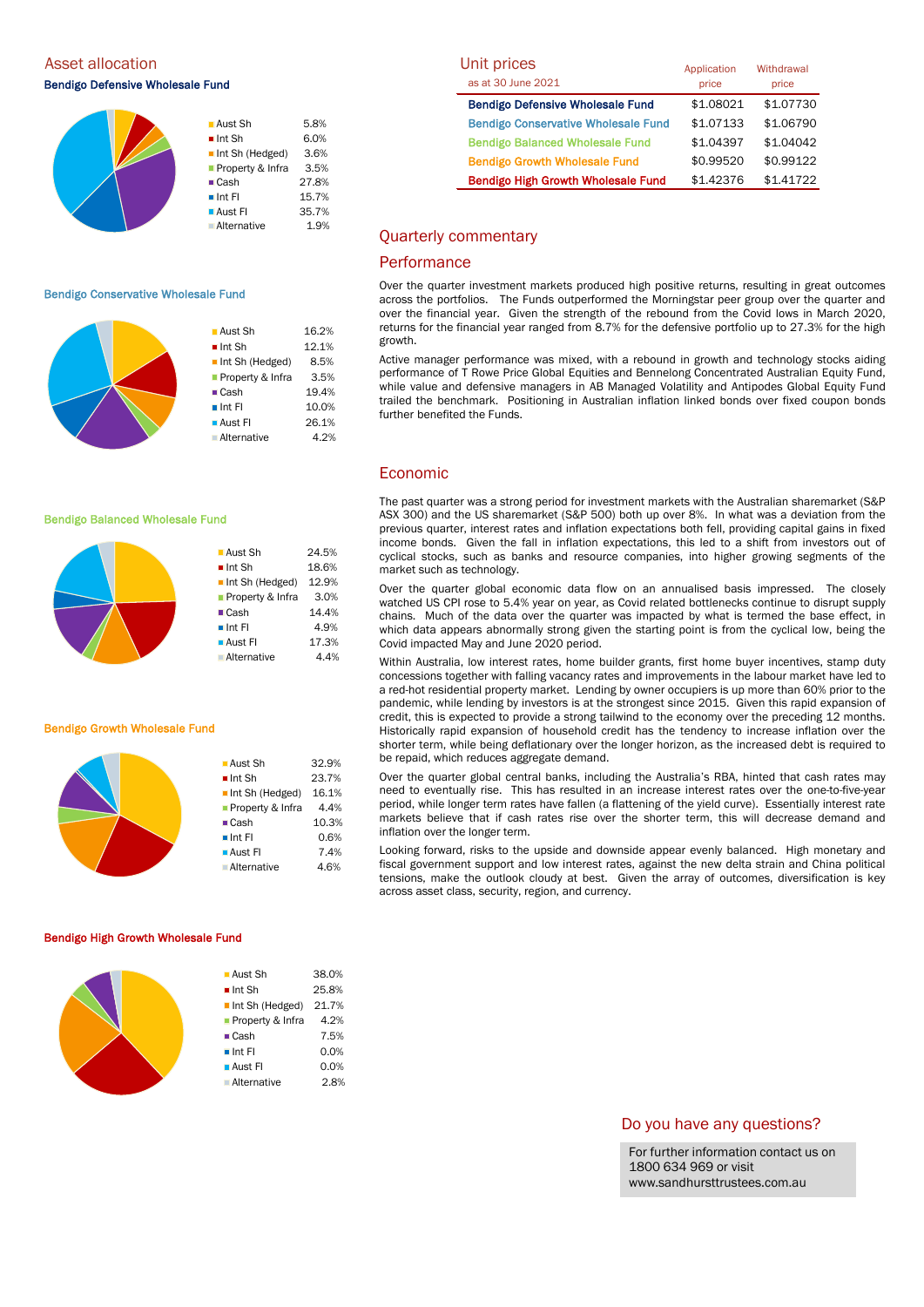# Asset positioning commentary

Over the quarter the Funds have held overweight exposures to growth assets, in which the highly accommodative monetary conditions support prices. We prefer exposures to technology and growth style investments within the growth portion of the portfolio, whilst hedging inflation risk through exposure to gold and inflation linked bonds in the defensive portion of the portfolio.

### Australian Shares

.

Whilst we trimmed our exposure to Australian equities given our reduced perception of value, we continue to hold a slight overweight to Australian equities. Australia relative to many other global economies has been well supported from a government and monetary policy standpoint. We are still favourable the resources sector, in which is supported by global government infrastructure spends. We also like Australian bank stocks given steepening yield curves, higher house prices (increases credit quality), and a strong appetite for private credit. Due to the resources and financials exposure, Australian equities is a natural reflation trade.

### International Shares

We are currently slightly overweight in global equities and prefer the cheaper valuations in emerging markets. Markets have performed strongly and whilst on a historical price to earnings perspective they look expensive, relative to interest rates and bonds they still offer value. We continue to favour exposures to technology investments, and although we acknowledge that these growth investments may come under pressure in a rising inflationary environment, structurally they will continue to disrupt traditional business models. Hedge ratio 50% of OS equities

## Property & Infrastructure

We currently hold minimum weightings to property and a slight underweight to infrastructure. Overall, we believe property faces headwinds long term given interest rates are unlikely to fall materially lower from here, in which this asset class has been a strong beneficiary of low and falling interest rates. The asset class also faces structural headwinds through trends in working from home and e-commerce. Infrastructure has missed much of the rally over the past year and hence we hold a position in infrastructure from a relative value perspective. We also perceive infrastructure a more natural inflation hedge relative to property.

## Fixed Income

We hold a neutral position within fixed income with a large bias towards inflation linked bonds and Australian corporate bonds. Commentary from global central banks is consistent with the approach of holding interest rates low and letting inflation move above targeted levels for an extended period of time. We believe this to be favourable for inflation linked bonds in which prices move higher with decreasing real interest rates.

### Cash

Cash is used as a balancing item based on views of other asset classes.





**Neutra**